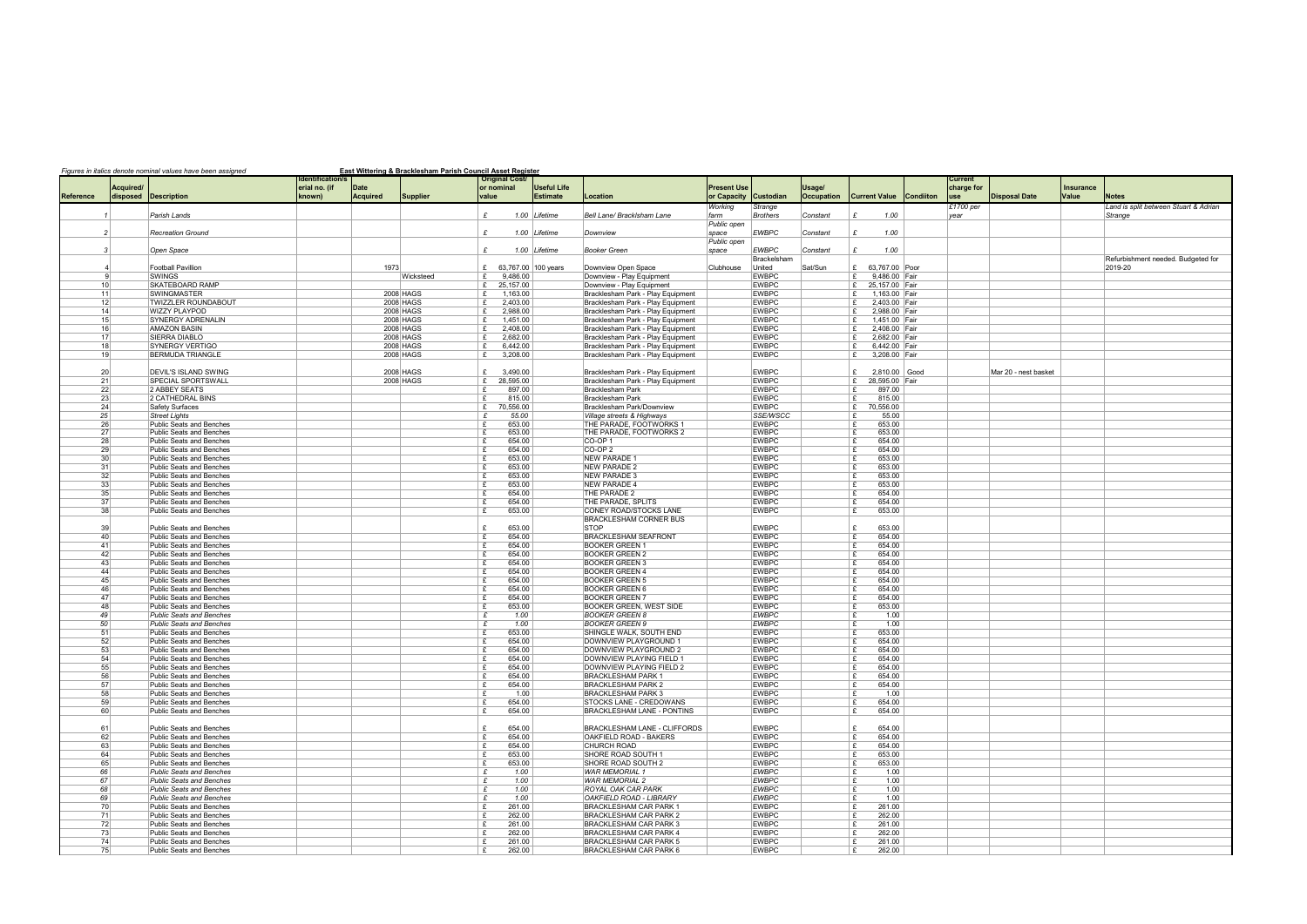|                  |             |                                      | dentification/ |                 |                           | <b>Original Cost</b>                         |                        |                                      |                      |                     |                                     |                  | <b>Current</b> |                      |              |                                         |
|------------------|-------------|--------------------------------------|----------------|-----------------|---------------------------|----------------------------------------------|------------------------|--------------------------------------|----------------------|---------------------|-------------------------------------|------------------|----------------|----------------------|--------------|-----------------------------------------|
|                  | Acquired/   |                                      | erial no. (if  | Date            |                           | or nominal                                   | <b>Useful Life</b>     |                                      | <b>Present Use</b>   |                     | Usage/                              |                  | charge for     |                      | Insurance    |                                         |
| <b>Reference</b> | disposed    | <b>Description</b>                   | known)         | <b>Acquired</b> | Supplier                  | value                                        | <b>Estimate</b>        | Location                             | or Capacity          | Custodian           | Occupation<br><b>Current Value</b>  | <b>Condiiton</b> | use            | <b>Disposal Date</b> | Value        | <b>Notes</b>                            |
| 76               |             | Public Seats and Benches             |                |                 |                           | 261.00<br>£                                  |                        | DOWNVIEW 1                           |                      | <b>EWBPC</b>        | 261.00<br>f                         |                  |                |                      |              |                                         |
| 77               |             | Public Seats and Benches             |                |                 |                           | £<br>262.00                                  |                        | DOWNVIEW 2                           |                      | <b>EWBPC</b>        | 262.00<br>£                         |                  |                |                      |              |                                         |
| 78               |             | <b>Bus Shelter</b>                   |                |                 |                           | 2,781.00<br>£                                |                        | Stocks Lane - Downview               |                      | <b>EWBPC</b>        | 2,781.00<br>£                       |                  |                |                      |              |                                         |
|                  |             |                                      |                |                 |                           |                                              |                        | <b>BRACKLESHAM LANE /Stocks Lane</b> |                      |                     |                                     |                  |                |                      |              |                                         |
| 79               |             | <b>Bus Shelter</b>                   |                |                 |                           | £<br>3,332.00                                |                        | Junction                             |                      | Adshel              | 3,332.00<br>$\mathbf{f}$            |                  |                |                      |              |                                         |
| 80 <sup>2</sup>  |             | Fencing and gates                    |                |                 |                           | 8,537.00<br>£                                |                        | <b>Bracklesham Park</b>              |                      | Adshel              | 8,537.00<br>£                       |                  |                |                      |              |                                         |
| 81               |             | Gates                                |                |                 |                           | 784.00<br>E                                  |                        | <b>Bracklesham Park</b>              |                      | <b>EWBPC</b>        | ∣£.<br>784.00                       |                  |                |                      |              |                                         |
| 82               |             | Fencing                              |                |                 |                           | 7,609.00<br>£                                |                        | <b>Bracklesham Park</b>              |                      | <b>EWBPC</b>        | 7,609.00<br>£                       |                  |                |                      |              |                                         |
| 83               |             | Noticeboard                          |                |                 |                           | £<br>2,718.00                                |                        | Bracklesham Lane - The Elms          |                      | <b>EWBPC</b>        | 2,718.00<br>£                       |                  |                |                      |              |                                         |
| 85               |             | Noticeboard                          |                |                 |                           | £<br>2,719.00                                |                        | Shore Road Northern Corner           |                      | <b>EWBPC</b>        | Ι£<br>2,719.00                      |                  |                |                      |              |                                         |
| 86               |             | Noticeboard                          |                |                 |                           | £                                            | 1.00                   | Bracklesham Barn                     |                      | <b>EWBPC</b>        | 1.00<br>£                           |                  |                |                      |              |                                         |
| 87               |             | Picnic Table                         |                |                 |                           | £<br>636.00                                  |                        | <b>BOOKER GREEN 1</b>                |                      | <b>EWBPC</b>        | 636.00<br>£                         |                  |                |                      |              |                                         |
|                  |             |                                      |                |                 |                           | E                                            |                        |                                      |                      |                     | ∣£.                                 |                  |                |                      |              |                                         |
| 88               |             | Picnic Table                         |                |                 |                           | 636.00                                       |                        | <b>BOOKER GREEN 2</b>                |                      | <b>EWBPC</b>        | 636.00                              |                  |                |                      |              |                                         |
| 118              |             | Sound & Lighting system              |                | 2012            |                           | 18,390.00<br>£                               |                        | Bracklesham Barn                     |                      | <b>EWBPC</b>        | 18,390.00<br>E                      |                  |                |                      |              |                                         |
| 120              |             | Public Seats and Benches             |                | 2012            |                           | 461.00<br>£                                  |                        | Booker Green                         |                      | <b>EWBPC</b>        | 461.00<br>£                         |                  |                |                      |              |                                         |
|                  |             |                                      |                |                 |                           |                                              |                        |                                      |                      |                     |                                     |                  |                |                      |              |                                         |
|                  |             |                                      |                |                 |                           |                                              |                        |                                      |                      |                     |                                     |                  |                | 01/01/2020, Dec 21,  |              | Partial disposal of excess crockery and |
| 121              |             | Misc Equipment                       |                |                 | 2012 Various              | £ 62,850.00 10 years                         |                        | Bracklesham Barn                     |                      | <b>EWBPC</b>        | £ 56,625.00                         |                  |                | Jan 22               |              | glassware disposed of in Jan 2020       |
| 122              |             | <b>CCTV</b>                          |                | 2012            |                           | £ 10,973.00                                  |                        | Bracklesham Barn                     |                      | <b>EWBPC</b>        | 10,973.00<br>£                      |                  |                |                      |              |                                         |
| 123              |             | SPIRO-WHIRL ROUNDABOUT               |                |                 | 2012 Wicksteed            | 4,262.00<br>£                                |                        | Downview - Play Equipment            |                      | <b>EWBPC</b>        | £                                   | 4,262.00 Fair    |                |                      |              |                                         |
| 124              |             | COCKEREL BOUNCE ABOUT                |                |                 | 2012 Wicksteed            | 1,067.00<br>£                                |                        | Downview - Play Equipment            |                      | <b>EWBPC</b>        | ∣£.                                 | 1,067.00 Fair    |                |                      |              |                                         |
| 125              |             | <b>SPECTRA CLIMBING FRAME</b>        |                |                 | 2012 Wicksteed            | £ $16,401.00$                                |                        | Downview - Play Equipment            |                      | <b>EWBPC</b>        | £ 16,401.00   Fair                  |                  |                |                      |              |                                         |
| 126              |             | <b>ROCK N BOWL DISH</b>              |                |                 | 2012 Wicksteed            | £<br>2,174.00                                |                        | Downview - Play Equipment            |                      | <b>EWBPC</b>        | £                                   | 2,174.00 Poor    |                |                      |              |                                         |
| 127              |             | MUSTIQUE MULTI PLAY                  |                |                 | 2012 Wicksteed            | 14,438.00<br>£                               |                        | Downview - Play Equipment            |                      | <b>EWBPC</b>        | £<br>14,438.00 Fair                 |                  |                |                      |              |                                         |
| 128              |             | <b>ROCKING HORSE</b>                 |                |                 | 2012 Wicksteed            | 4,786.00<br>£                                |                        | Downview - Play Equipment            |                      | <b>EWBPC</b>        | £                                   | 4,786.00 Fair    |                |                      |              |                                         |
| 129              |             | Safety Surfaces                      |                |                 | 2013 Wicksteed            | 13,067.00<br>£                               |                        | Downview - Play Equipment            |                      | <b>EWBPC</b>        | E 13,067.00 Fair                    |                  |                |                      |              |                                         |
| 130              |             | Public Seats and Benches             |                | 2012            |                           | E<br>698.00                                  |                        | <b>Booker Green</b>                  |                      | <b>EWBPC</b>        | £<br>698.00                         |                  |                |                      |              |                                         |
| 131              |             | Public Seats and Benches             |                | 2012            |                           | 698.00<br>£                                  |                        | <b>Booker Green</b>                  |                      | <b>EWBPC</b>        | 698.00<br>£                         |                  |                |                      |              |                                         |
| 132              |             | Public Seats and Benches             |                | 2012            |                           | E<br>698.00                                  |                        | <b>Booker Green</b>                  |                      | <b>EWBPC</b>        | 698.00<br>∣£.                       |                  |                |                      |              |                                         |
| 134              |             | Picnic Table                         |                | 2013            |                           | E<br>106.00                                  |                        | Downview                             |                      | <b>EWBPC</b>        | 106.00<br>£                         |                  |                |                      |              |                                         |
|                  |             |                                      |                | 2013            |                           | £                                            |                        | Downview                             |                      |                     |                                     |                  |                |                      |              |                                         |
| 135              |             | Picnic Table                         |                |                 |                           | 105.00                                       |                        |                                      |                      | <b>EWBPC</b>        | 105.00                              |                  |                |                      |              |                                         |
| 136              |             | Noticeboard                          |                | 2013            |                           | $\mathbf{f}$<br>236.00                       |                        | 1a New Parade                        |                      | <b>EWBPC</b>        | 236.00<br>£                         |                  |                |                      |              |                                         |
| 138              |             | Handheld Gritter                     |                | 2013            |                           | 200.00<br>£                                  |                        | Downview Open Space                  |                      | <b>EWBPC</b>        | 200.00<br>£                         |                  |                |                      |              |                                         |
| 139              |             | Handheld Gritter                     |                | 2013            |                           | £<br>200.00                                  |                        | Downview Open Space                  |                      | <b>EWBPC</b>        | 200.00                              |                  |                |                      |              |                                         |
| 140              |             | Handheld Gritter                     |                | 2013            |                           | E<br>200.00                                  |                        | Downview Open Space                  |                      | <b>EWBPC</b>        | 200.00<br>l £                       |                  |                |                      |              |                                         |
| 141              |             | LAPTOP                               |                | 2013 HP         |                           | 491.00<br>£                                  |                        | Parish Office                        |                      | <b>EWBPC</b>        | 491.00<br>£                         |                  |                |                      |              |                                         |
| 142              |             | <b>Exhibition Boards</b>             |                | 2014            |                           | £<br>687.00                                  |                        | <b>Bracklesham Barn</b>              |                      | <b>EWBPC</b>        | 687.00<br>£                         |                  |                |                      |              |                                         |
| 143              |             | Fencing and gates                    |                | 2014            |                           | E<br>2,550.00                                |                        | Downview Open Space                  |                      | <b>EWBPC</b>        | ∣£.<br>2,550.00                     |                  |                |                      |              |                                         |
| 144              |             | Village Clock                        |                | 2014            |                           | 17,395.00<br>£                               |                        | Village Centre                       |                      | <b>EWBPC</b>        | 17,395.00<br>£                      |                  |                |                      |              |                                         |
| 145              |             | PROJECTOR                            |                | 2014            |                           | 347.00<br>£                                  |                        | Parish Office                        |                      | <b>EWBPC</b>        | 347.00<br>£                         |                  |                |                      |              |                                         |
| 146              |             | <b>COMPUTER</b>                      |                |                 | 2014 Novatech             | E<br>508.00                                  |                        | Parish Office                        |                      | <b>EWBPC</b>        | 508.00<br>Ι£                        |                  |                |                      |              |                                         |
| 147              |             | Public Seats and Benches             |                | 2014            |                           | 460.00<br>$\mathbf{f}$                       |                        | $\overline{2}$                       |                      | <b>EWBPC</b>        | 460.00<br>f                         |                  |                |                      |              |                                         |
| 148              |             | Public Seats and Benches             |                | 2014            |                           | 460.00<br>E                                  |                        |                                      |                      | <b>EWBPC</b>        | 460.00<br>$\mathbf{f}$              |                  |                |                      |              |                                         |
| 149              |             | NOTICEBOARD                          |                | 2014            |                           | E<br>603.00                                  |                        | <b>BRACKLESHAM BARN</b>              |                      | <b>EWBPC</b>        | 603.00<br>£                         |                  |                |                      |              |                                         |
| 150              |             | <b>CHRISTMAS LIGHTS</b>              |                | 2014            |                           | £<br>3,535.00                                |                        | Village Centre                       |                      | <b>EWBPC</b>        | 3,535.00<br>£                       |                  |                |                      |              |                                         |
| 151              |             | <b>CHRISTMAS LIGHTS</b>              |                | 2015            |                           | 4,224.00<br>£                                |                        | Village Centre                       |                      | <b>EWBPC</b>        | 4,224.00<br>£                       |                  |                |                      |              |                                         |
|                  |             |                                      |                |                 |                           |                                              |                        |                                      |                      |                     |                                     |                  |                |                      |              |                                         |
|                  |             |                                      |                |                 |                           |                                              |                        | <b>BRACKLESHAM BARN (CONTENTS)</b>   |                      |                     |                                     |                  |                |                      |              |                                         |
| 152              |             | <b>ACOUSTIC PANELS</b>               |                | 2015            |                           | £<br>4,748.00                                |                        |                                      |                      | <b>EWBPC</b>        | 4,748.00<br>£                       |                  |                |                      |              |                                         |
| 153              |             | <b>LAPTOP COMPUTER</b>               |                |                 | 2016 Novatech             | $\mathbf{f}$<br>559.00                       |                        | Parish Office                        |                      | <b>EWBPC</b>        | £<br>559.00                         |                  |                |                      |              |                                         |
| 154              |             | <b>MOBILE PHONE</b>                  |                |                 | 2015 Samsung              | 188.00<br>E                                  |                        | Parish Office                        |                      | <b>EWBPC</b>        | 188.00<br>$\mathbf{f}$              |                  |                |                      |              |                                         |
| 155              |             | <b>CHRISTMAS LIGHTS</b>              |                | 2016            |                           | £<br>1,705.00                                |                        | Village Centre                       |                      | <b>EWBPC</b>        | £<br>1,705.00                       |                  |                |                      |              |                                         |
| 156              |             | <b>CHRISTMAS TREES</b>               |                | 2016            |                           | 828.00<br>£                                  |                        | <b>Village Centre</b>                |                      | <b>EWBPC</b>        | 828.00<br>£                         |                  |                |                      |              |                                         |
|                  |             |                                      |                |                 |                           |                                              |                        |                                      |                      |                     |                                     |                  |                |                      |              |                                         |
| 157              |             | <b>BOWLS MATS</b>                    |                | 2016            |                           | 2,042.00<br>E                                |                        | <b>BRACKLESHAM BARN (CONTENTS)</b>   |                      | <b>EWBPC</b>        | $E = 2,042.00$                      |                  |                |                      |              |                                         |
|                  |             |                                      |                |                 |                           |                                              |                        |                                      |                      |                     |                                     |                  |                |                      |              |                                         |
| 158              |             | <b>TROLLEY</b>                       |                | 2016            |                           | E<br>383.00                                  |                        | <b>BRACKLESHAM BARN (CONTENTS)</b>   |                      | <b>EWBPC</b>        | 383.00<br>$\mathbf{f}$              |                  |                |                      |              |                                         |
| 159              |             | <b>TEEN SHELTER</b>                  |                | 2016            |                           | £ 19,773.00                                  |                        | <b>BRACKLESHAM PARK</b>              |                      | <b>EWBPC</b>        | $E$ 19,773.00                       |                  |                |                      |              |                                         |
| 160              |             | PROJECTOR                            |                | 2016 NEC        |                           | 1,418.00<br>£                                |                        | Bracklesham Barn                     |                      | <b>EWBPC</b>        | £ 1,418.00                          |                  |                |                      |              |                                         |
| 161              |             | <b>CHRISTMAS LIGHTS</b>              |                |                 | 2018 Merlin               | 4,121.00<br>£                                |                        | Village Centre                       |                      | <b>EWBPC</b>        | 4,121.00<br>E                       |                  |                |                      |              |                                         |
| 162              |             | Picnic Table                         |                | 2018            |                           | 275.00<br>£                                  |                        | <b>Booker Green</b>                  |                      | <b>EWBPC</b>        | 275.00<br>£                         |                  |                |                      |              |                                         |
| 163              |             | Picnic Table                         |                | 2018            |                           | 275.00<br>E                                  |                        | <b>Booker Green</b>                  |                      | <b>EWBPC</b>        | 275.00<br>£                         |                  |                |                      |              |                                         |
|                  |             |                                      |                |                 |                           |                                              |                        |                                      |                      |                     |                                     |                  |                |                      |              |                                         |
| 164              |             | YOUTH & COMMUNITY BUILDING           |                |                 | Mar-18 Mountiov           |                                              | £1,147,516.00 50 years | <b>DOWNVIEW</b>                      | Youth club           | <b>Girl Guides</b>  | 2-3 hrs a day   £ 1,147,516.00 Good |                  | peppercorn     |                      | n/a          | 20 year peppercorn lease to girl quides |
|                  |             |                                      |                |                 |                           |                                              |                        |                                      |                      |                     |                                     |                  |                |                      |              |                                         |
| 165              |             | Office Furniture                     |                | Jul-18 $ $ LAM  |                           | £ 1,150.00 10 years                          |                        | Bracklesham Barn                     | Parish Office EWBPC  |                     | Constant<br>£ $1,150.00$ Good       |                  |                |                      | £ $1,150.00$ |                                         |
| 166              |             | Outdoor Gym                          |                |                 | Aug-18 Proludic           | £ 28,880.00 10 years                         |                        | Bracklesham Park                     |                      | <b>EWBPC</b>        | £ 28,880.00 Good<br>Constant        |                  |                |                      | £ 28,880.00  |                                         |
| 167              |             | <b>MUGA</b>                          |                |                 | Aug-18 Proludic           |                                              |                        | <b>Brackelsham Park</b>              |                      | <b>EWBPC</b>        | £ 18,835.00 Good<br>Constant        |                  |                |                      | £18,835.00   |                                         |
| 168              |             | <b>Barn Chairs</b>                   |                |                 | Dec-18 Kirkhouse          | £ 18,835.00 25 years                         |                        | Bracklesham Barn                     |                      | <b>EWBPC</b>        |                                     | 7,583.00 Good    |                |                      | $E$ 7,583.00 |                                         |
| 169              |             | Community room floor                 |                |                 | Mar-19 Ryan Leisure       | £ 7,583.00 10 years<br>£ $4,950.00$ 25 years |                        | Bracklesham Barn                     |                      | <b>EWBPC</b>        | Constant<br>E<br>Constant           |                  |                |                      |              |                                         |
|                  |             |                                      |                |                 |                           |                                              |                        |                                      |                      |                     | E                                   | 4,950.00 Good    |                |                      | $E$ 4,950.00 |                                         |
| 170              |             | Community room mirrors               |                |                 | Mar-19 Pavillion Glass    | E                                            | 2,245.00 10 years      | Bracklesham Barn                     |                      | <b>EWBPC</b>        | Constant<br>Ι£                      | 2,245.00 Good    |                |                      | $E$ 2,245.00 |                                         |
| 171              |             | Community room drapes                |                |                 | Mar-19 Curtains made easy | E                                            | 1,039.00 10 years      | Bracklesham Barn                     |                      | <b>EWBPC</b>        | E<br>Constant                       | 1,039.00 Good    |                |                      | $E$ 1,039.00 |                                         |
|                  |             |                                      |                |                 |                           |                                              |                        |                                      | public               |                     |                                     |                  |                |                      |              |                                         |
|                  | 172 2019/20 | Recycled Plastic Picnic Benches x 4  |                |                 | Jul-19 Marmax             | £ 1,716.00 20 years                          |                        | Bracklesham Park                     | seating              | <b>EWBPC</b>        | £ 1,716.00 Good<br>Constant         |                  |                |                      | £ 1,716.00   |                                         |
|                  |             |                                      |                |                 |                           |                                              |                        |                                      | Office               |                     |                                     |                  |                |                      |              |                                         |
|                  | 174 2019/20 | Laptops $x$ 2                        |                |                 | Apr-19 Ocean Digital      | £                                            | 1,055.00 3 years       | Parish Office                        | Equipment            | <b>EWBPC</b>        | Constant                            | 1,055.00 Good    |                |                      | £ 1,055.00   |                                         |
|                  |             |                                      |                |                 |                           |                                              |                        |                                      | Sports               |                     |                                     |                  |                |                      |              |                                         |
|                  | 175 2019/20 | Goalposts x 2                        |                |                 | Sep-19 Networld Sports    | E                                            | 783.00 5 years         | Football Pavillion                   | Equipment            | <b>Brack United</b> | Football goals $\mathsf{E}$         | 783.00 Good      |                |                      | £ 783.00     |                                         |
|                  |             |                                      |                |                 |                           |                                              |                        |                                      | Events               |                     | Community                           |                  |                |                      |              |                                         |
|                  | 176 2019/20 | Portable stage                       |                |                 | Nov-19 Stage Concepts     | £ 2,112.50 10 years                          |                        |                                      | Equipment            | EWBPC               | £ 2,112.50 Good<br>events           |                  |                |                      | £ 2,112.50   |                                         |
|                  |             |                                      |                |                 |                           |                                              |                        |                                      | Events               |                     | Community                           |                  |                |                      |              |                                         |
|                  | 177 2019/20 | Pedestrian Barriers x 15             |                | Nov-19          |                           | £                                            | 324.34 $ 5$ years      |                                      | Equipment            | EWBPC               | events                              | 324.34 Good      |                |                      | £ 324.34     |                                         |
|                  |             |                                      |                |                 |                           |                                              |                        |                                      | Events               |                     | Community                           |                  |                |                      |              |                                         |
|                  |             | 178 2019/20 Roll up road signs $x 6$ |                | Nov-19          |                           | £                                            | 318.00 $ 5$ years      |                                      | Equipment            | EWBPC               | events<br>£                         | 318.00 Good      |                |                      | £ 318.00     |                                         |
|                  |             |                                      |                |                 |                           |                                              |                        |                                      | Events               |                     | Community                           |                  |                |                      |              |                                         |
|                  | 179 2019/20 | Gazebos x 4                          |                |                 | Nov-19 TBH Gazebos        | £ 1,291.67   5 years                         |                        |                                      | Equipment            | EWBPC               | £ $1,291.67$ Good<br>events         |                  |                |                      | £ 1,291.67   |                                         |
|                  |             |                                      |                |                 |                           |                                              |                        |                                      |                      |                     |                                     |                  |                |                      |              |                                         |
|                  | 180 2019/20 | Westcotec SID                        |                |                 | Jan-20 Westcotec          | £ 3,250.00 $ 5$ years                        |                        | mobile                               | Traffic device EWBPC |                     | Constant<br>£                       | 3,250.00 Good    |                |                      | £ 3,250.00   |                                         |
|                  |             | 181 2020/21    Village entrance gate |                |                 | May-20 Glasdon            | £ 1,493.52 20 years                          |                        | Bracklesham Lane                     | Sign                 | <b>EWBPC</b>        | Constant<br>E                       | 1,493.52 Good    |                |                      | $E$ 1,493.52 |                                         |
|                  |             |                                      |                |                 |                           |                                              |                        |                                      |                      |                     |                                     |                  |                |                      |              |                                         |